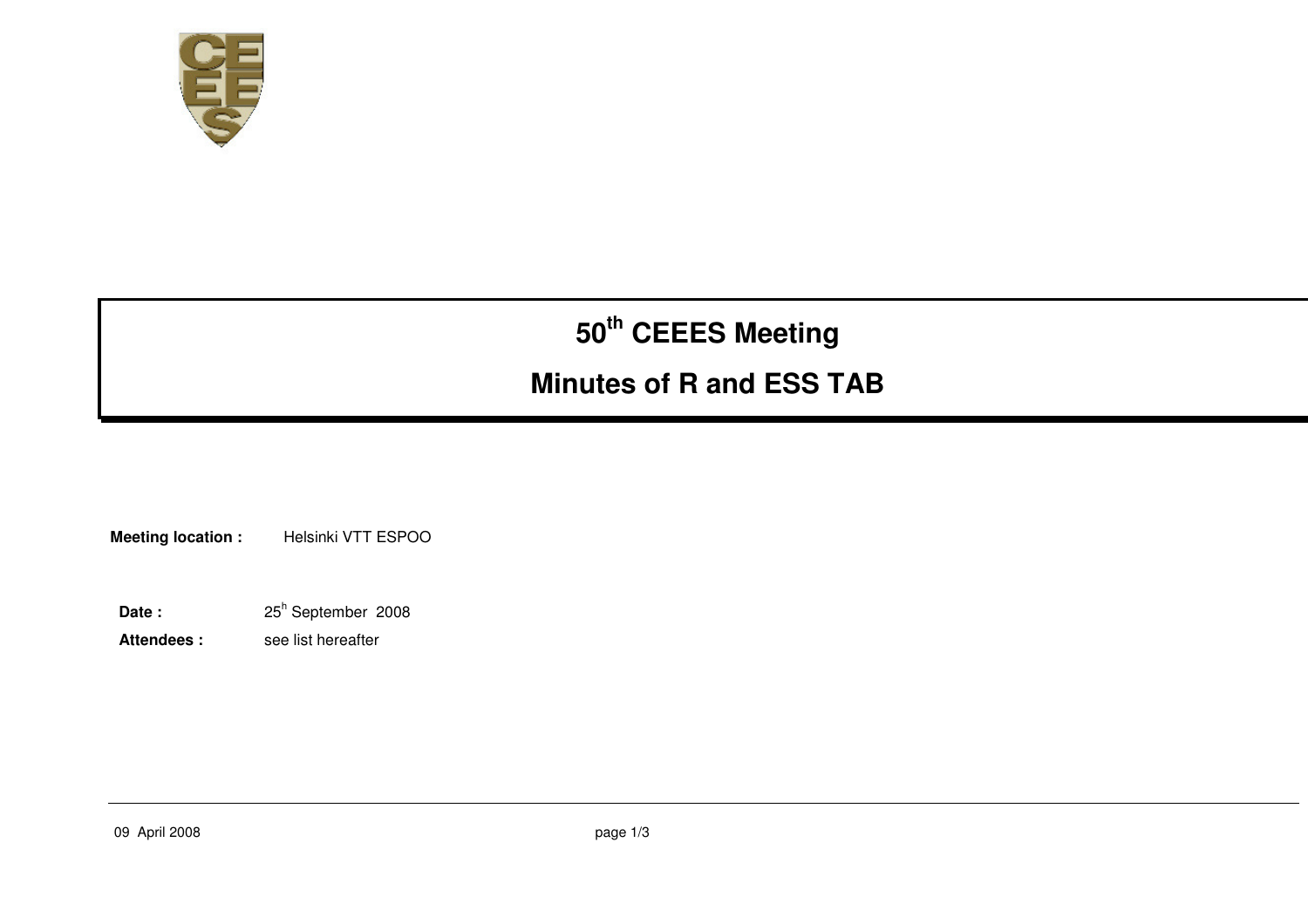

| <b>Name</b>        | $\overline{1}^{\text{st}}$ name | <b>Company/Society</b>        | phone                                  | email                        |
|--------------------|---------------------------------|-------------------------------|----------------------------------------|------------------------------|
|                    |                                 |                               |                                        |                              |
| <b>GRZESKOWIAK</b> | Henri                           | <b>HG Consultant /ASTE</b>    | +33 6 10 90 44 79<br>+33 9 75 46 11 11 | henri@grzeskowiak.net        |
| <b>HOLY</b>        | Michel                          | Retired/SSEE                  | +41 (0) 44 865 46 68                   | michel.holy@bluewin.ch       |
| <b>JACOBS</b>      | Boudewijn                       | Philips Electronics/PLOT      | +31(0)402765630                        | boudewijn.jacobs@philips.com |
| <b>KANGAS</b>      | Klaus                           | ABB Oy Drives/KOTEL           |                                        | Klaus.kangas@fi.abb.com      |
| MYLLYNIEMI         | Sami                            | Vacon Oyj/KOTEL               | +358 40 83 71 571                      | sami.myllyniemi@vacon.com    |
| l PALMEN           | Helge                           | VTT Industrial Systems /KOTEL | +358 9 456 56 31                       | Helge.Palmen@vtt.fi          |
| <b>WEETCH</b>      | Colin                           | e2v Technologies/SEE          | + 44 (0) 1245 453654                   | colin.weetch@e2v.com         |